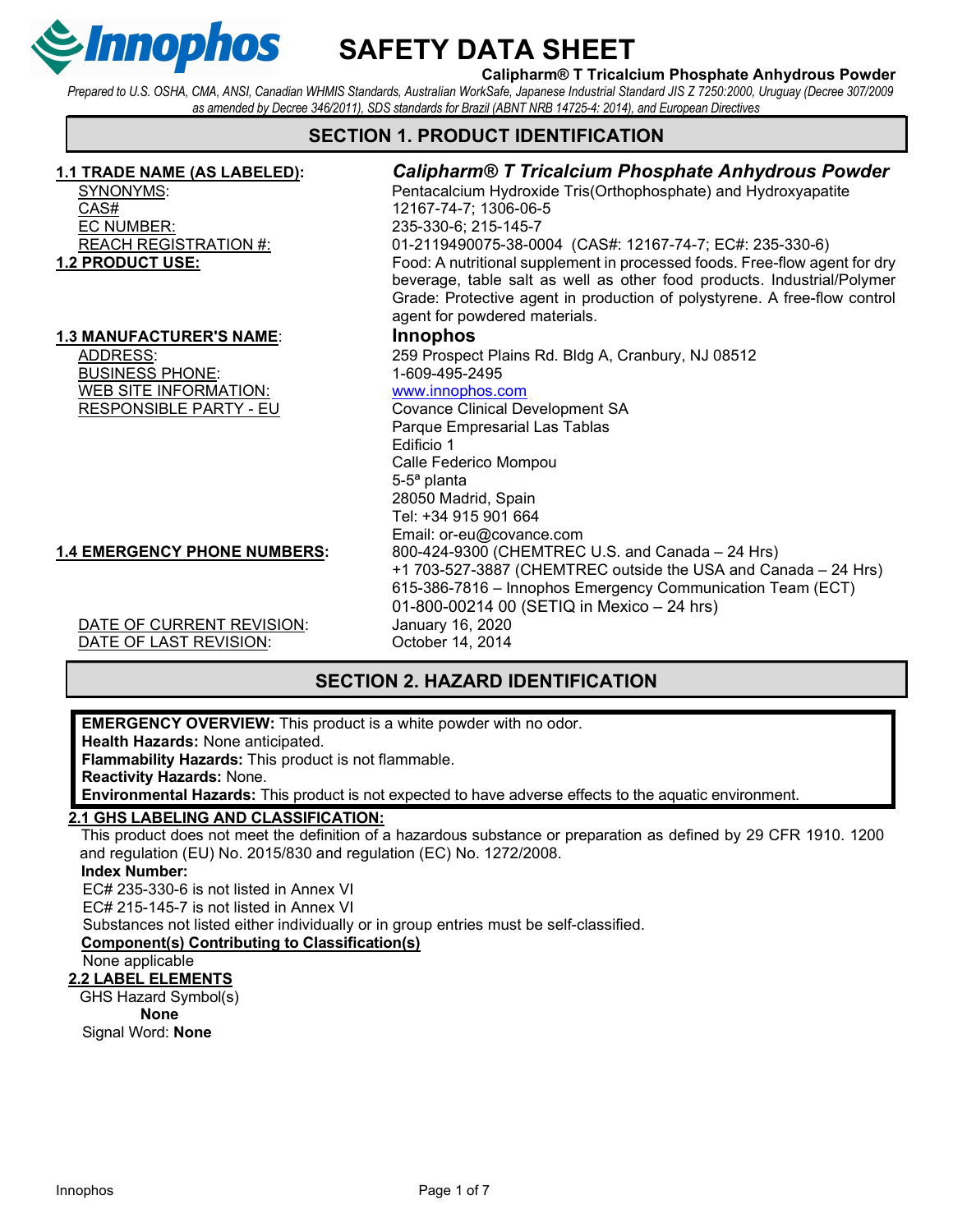

Calipharm® T Tricalcium Phosphate Anhydrous Powder

**GHS Hazard Classification(s):** 

Not Classified Hazard Statement(s): None Prevention Statement(s): None Response Statement(s): None Storage Statement(s): None Disposal Statement(s): None 2.3 OTHER HAZARDS:

None Applicable

### SECTION 3. COMPOSITION AND INFORMATION ON INGREDIENTS

| <b>Hazardous Ingredients:</b>    | WT % | CAS#                     | <b>EINECS#</b>          | <b>Hazard Classification</b> |
|----------------------------------|------|--------------------------|-------------------------|------------------------------|
| Hydroxylapatite (Ca5(OH) (PO4)3) | 100% | 12167-74-7:<br>1306-06-5 | 235-330-6:<br>215-145-7 | None                         |

### 4. FIRST-AID MEASURES

#### 4.1 DESCRIPTION OF FIRST AID MEASURES:

EYE CONTACT: If product enters the eyes, open eyes while under gentle running water for several minutes. Remove contact lenses if present and easy to do. Continue rinseing for at least 15 minutes. Seek medical attention.

**SKIN CONTACT:** Wash skin thoroughly after handling. Seek medical attention if irritation develops and persists. Remove contaminated clothing. Launder before re-use.

INHALATION: If breathing becomes difficult, remove victim to fresh air. If necessary, use artificial respiration to support vital functions. Seek medical attention.

INGESTION: If large quanties of this product is swallowed, call physician or poison control center for most current information. If professional advice is not available, do not induce vomiting. Never induce vomiting or give diluents (milk or water) to someone who is unconscious, having convulsions, or who cannot swallow. Seek medical advice. Take a copy of the label and/or SDS with the victim to the health professional.

MEDICAL CONDITIONS AGGRAVATED BY EXPOSURE: Pre-existing skin, respiratoy system or eye problems may be aggravated by prolonged contact.

#### 4.2 SYMPTOMS AND EFFECTS, BOTH ACUTE AND DELAYED:

Exposure to skin and eyes may cause mechanical irritation.

#### 4.3 RECOMMENDATIONS TO PHYSICIANS:

Treat symptoms and eliminate overexposure.

### SECTION 5. FIRE-FIGHTING MEASURES

#### 5.1 FIRE EXTINGUISHING MATERIALS:

Use fire extinguishing methods below:

| Water Spray: Yes |      | Carbon Dioxide: | Yes           |
|------------------|------|-----------------|---------------|
| Foam:            | Yes  | Dry Chemical:   | Yes           |
| Halon:           | Yes. | Other:          | Any "C" Class |

#### 5.2 UNUSUAL FIRE AND EXPLOSION HAZARDS:

Under normal use, no special measures are required. Explosion Sensitivity to Mechanical Impact: No Explosion Sensitivity to Static Discharge: No

#### 5.3 SPECIAL FIRE-FIGHTING PROCEDURES:

Incipient fire responders should wear eye protection. Structural firefighters must wear Self-Contained Breathing Apparatus and full protective equipment. Isolate materials not yet involved in the fire and protect personnel. Move containers from fire area if this can be done without risk; otherwise, cool with carefully applied water spray. If possible, prevent runoff water from entering storm drains, bodies of water, or other environmentally sensitive areas.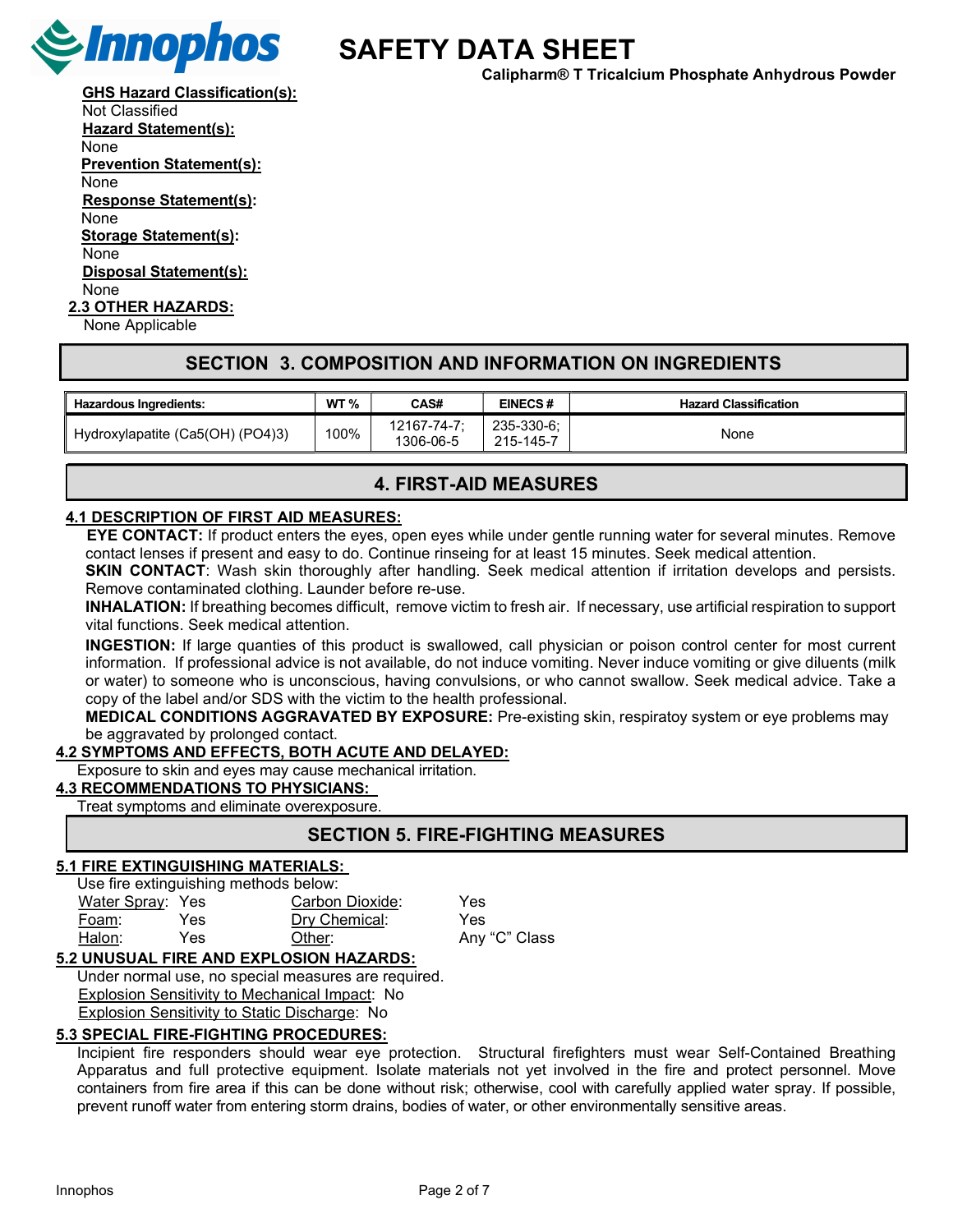



Calipharm® T Tricalcium Phosphate Anhydrous Powder NFPA RATING SYSTEM THE RESERVE THAT HAS RATING SYSTEM



Hazard Scale: 0 = Minimal 1 = Slight 2 = Moderate 3 = Serious 4 = Severe \* = Chronic hazard

# SECTION 6. ACCIDENTAL RELEASE MEASURES

#### 6.1 PERSONAL PRECAUTIONS, PROTECTIVE EQUIPMENT AND EMERGENCY PROCEDURES:

To prevent skin and eye contact under the foreseeable conditions of use, wear appropriate protective clothing and safety eyewear. When handling, do not eat, drink, or smoke. Wash thoroughly after handling. Handle in a wellventilated work area.

#### 6.2 ENVIRONMENTAL PRECAUTIONS:

If possible, prevent entry to sewers, storm drains, surface waters, and soils.

#### 6.3 SPILL AND LEAK RESPONSE:

Spilled product should be removed immediately to avoid formation of dust. Remove by mechanical means (i.e. vacuuming). Dilute remainder with plenty of water (avoid formation of aerosols). Ensure sufficient ventilation. Wash contaminated clothing.

# SECTION 7. HANDLING and STORAGE

#### 7.1 PRECAUTIONS FOR SAFE HANDLING:

To prevent skin and eye contact under the foreseeable conditions of use, wear appropriate protective clothing and safety eyewear. When handling, do not eat, drink, or smoke. Wash thoroughly after handling. Handle in a wellventilated work area.

#### 7.2 STORAGE AND HANDLING PRACTICES:

Keep away from incompatible materials. Keep in a dry, well-ventilated area in closed containers. Protect containers from physical damage.

#### 7.3 SPECIFIC USES:

See Section 1.2.

# SECTION 8. EXPOSURE CONTROLS / PERSONAL PROTECTION

#### 8.1 EXPOSURE PARAMETERS:

| <b>Chemical Name</b>                                            |                    | CAS#                     | <b>ACGIH TLV</b>  | <b>OSHA TWA</b>   | <b>EH40 TWA</b> |
|-----------------------------------------------------------------|--------------------|--------------------------|-------------------|-------------------|-----------------|
| Hydroxylapatite (Ca5(OH) (PO4)3)                                |                    | 12167-74-7;<br>1306-06-5 | Not Listed        | Not Listed        | Not Listed      |
| <b>PARTICULATES NOT OTHERWISE REGULATED RESPIRABLE FRACTION</b> |                    |                          |                   |                   |                 |
|                                                                 | <b>TWA</b>         |                          |                   | <b>TWA</b>        |                 |
| <b>OSHA</b>                                                     | $5 \text{ mg/m}^3$ |                          | NOM 010 STPS 2015 | $3$ mg/m $3$      |                 |
| PARTICULATES NOT OTHERWISE REGULATED TOTAL DUST                 |                    |                          |                   |                   |                 |
|                                                                 | <u>TWA</u>         |                          |                   | <b>TWA</b>        |                 |
| OSHA                                                            | 15 mg/m $3$        |                          | NOM 010 STPS 2015 | $10 \text{ mg/m}$ |                 |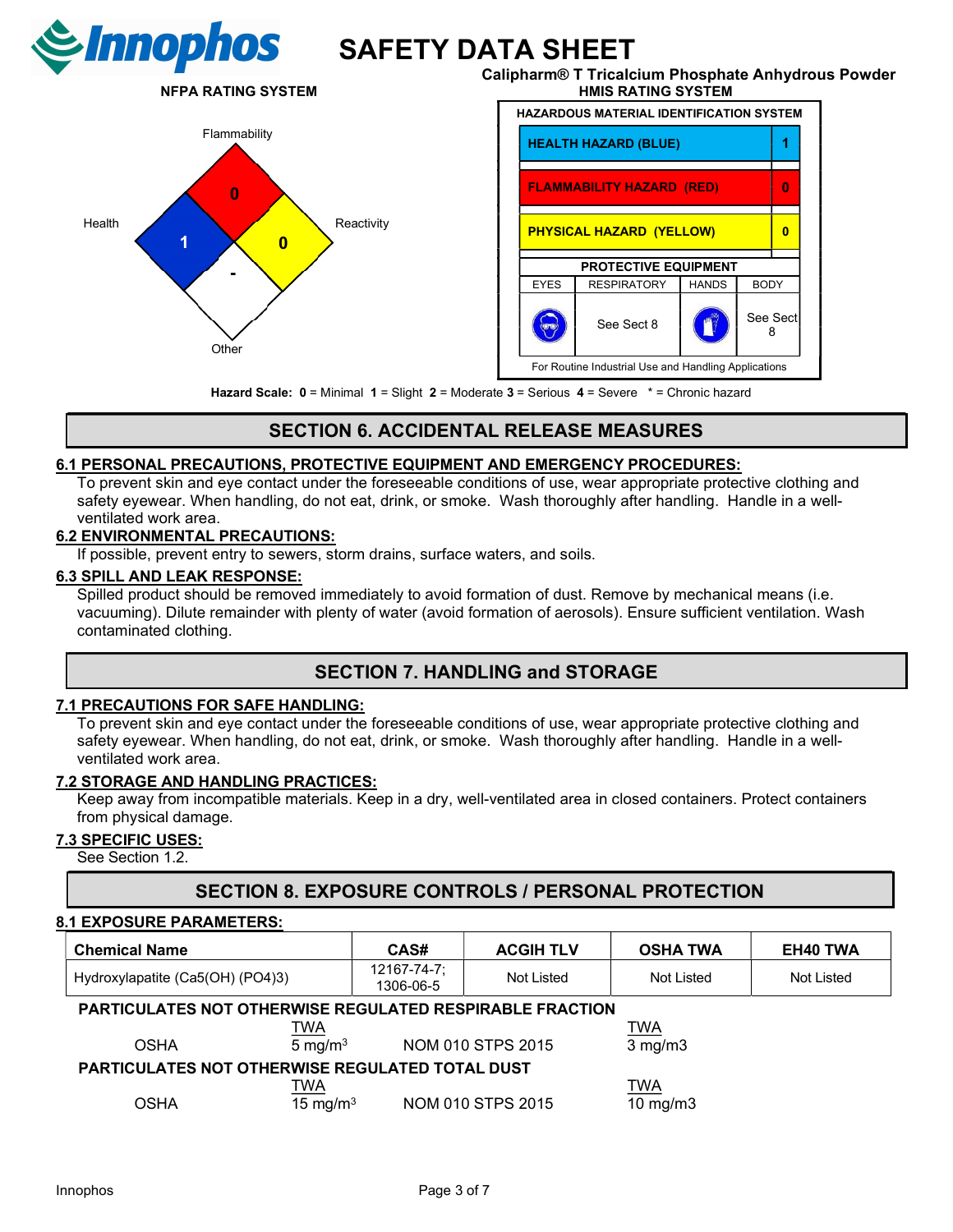

#### Calipharm® T Tricalcium Phosphate Anhydrous Powder

### 8.2 EXPOSURE CONTROLS:

VENTILATION AND ENGINEERING CONTROLS: Use with adequate ventilation to ensure exposure levels are maintained below the limits provided above.

The following information on appropriate Personal Protective Equipment is provided to assist employers in complying with OSHA regulations found in 29 CFR Subpart I (beginning at 1910.132) or equivalent standard of Canada, or standards of EU member states (including EN 149 for respiratory PPE, and EN 166 for face/eye protection), and those of Japan. Please reference applicable regulations and standards for relevant details.

RESPIRATORY PROTECTION: Not required for properly ventilated areas. Maintain airborne contaminant concentrations below guidelines listed above, if applicable. If necessary, use only respiratory protection authorized in the U.S. Federal OSHA Respiratory Protection Standard (29 CFR 1910.134), equivalent U.S. State standards, Canadian CSA Standard Z94.4-93, the European Standard EN149, or EU member states.

EYE PROTECTION: Safety glasses or goggles are recommended. If necessary, refer to U.S. OSHA 29 CFR 1910.133, Canadian Standards, and the European Standard EN166, Australian Standards, or relevant Japanese Standards.

HAND PROTECTION: Gloves are recommended to prevent skin contact. If necessary, refer to U.S. OSHA 29 CFR 1910.138, the European Standard DIN EN 374, the appropriate Standards of Canada, Australian Standards, or relevant Japanese Standards.

BODY PROTECTION: Use body protect appropriate to task being performed. If necessary, refer to appropriate Standards of Canada, or appropriate Standards of the EU, Australian Standards, or relevant Japanese Standards. If a hazard of injury to the feet exists due to falling objects, rolling objects, where objects may pierce the soles of the feet or where employee's feet may be exposed to electrical hazards, use foot protection, as described in U.S. OSHA 29 CFR 1910.136.

### SECTION 9. PHYSICAL and CHEMICAL PROPERTIES

#### 9.1 INFORMATION ON BASIC PHYSICAL AND CHEMICAL PROPERTIES:

 APPEARANCE (Physical State) and COLOR: This product is a white powder ODOR: Odorless ODOR THRESHOLD: Not Available pH: Not Available MELTING/FREEZING POINT: 1670°C (3038°F) BOILING POINT: Not Available FLASH POINT: Not available EVAPORATION RATE (n-BuAc=1): Not Available FLAMMABILITY (SOLID, GAS): Not Applicable UPPER/LOWER FLAMMABILITY OR EXPLOSION LIMITS: Not Available VAPOR PRESSURE (mm Hg @ 20°C (68°F): Not Available VAPOR DENSITY: Not Available RELATIVE DENSITY: Not Available SPECIFIC GRAVITY: 3.1-3.2 SOLUBILITY IN WATER: Partially soluble WEIGHT PER GALLON: Not Available PARTITION COEFFICENT (n-octanol/water): Not Available AUTO-IGNITION TEMPERATURE: Not Available DECOMPOSITION TEMPERATURE: >1100°C (2012°F) VISCOSITY: Not Available OXIDIZING PROPERTIES: Not an Oxidizer EXPLOSIVE PROPERTIES: Not Available

#### 9.2 OTHER INFORMATION:

No additional information available at this time.

### SECTION 10. STABILITY and REACTIVITY

#### 10.1 REACTIVITY:

No data available.

#### 10.2 STABILITY:

Stable under conditions of normal storage and use.

#### 10.3 POSSIBILITY OF HAZARDOUS REACTIONS:

#### Will not occur.

#### 10.4 CONDITIONS TO AVOID:

Dusting conditions.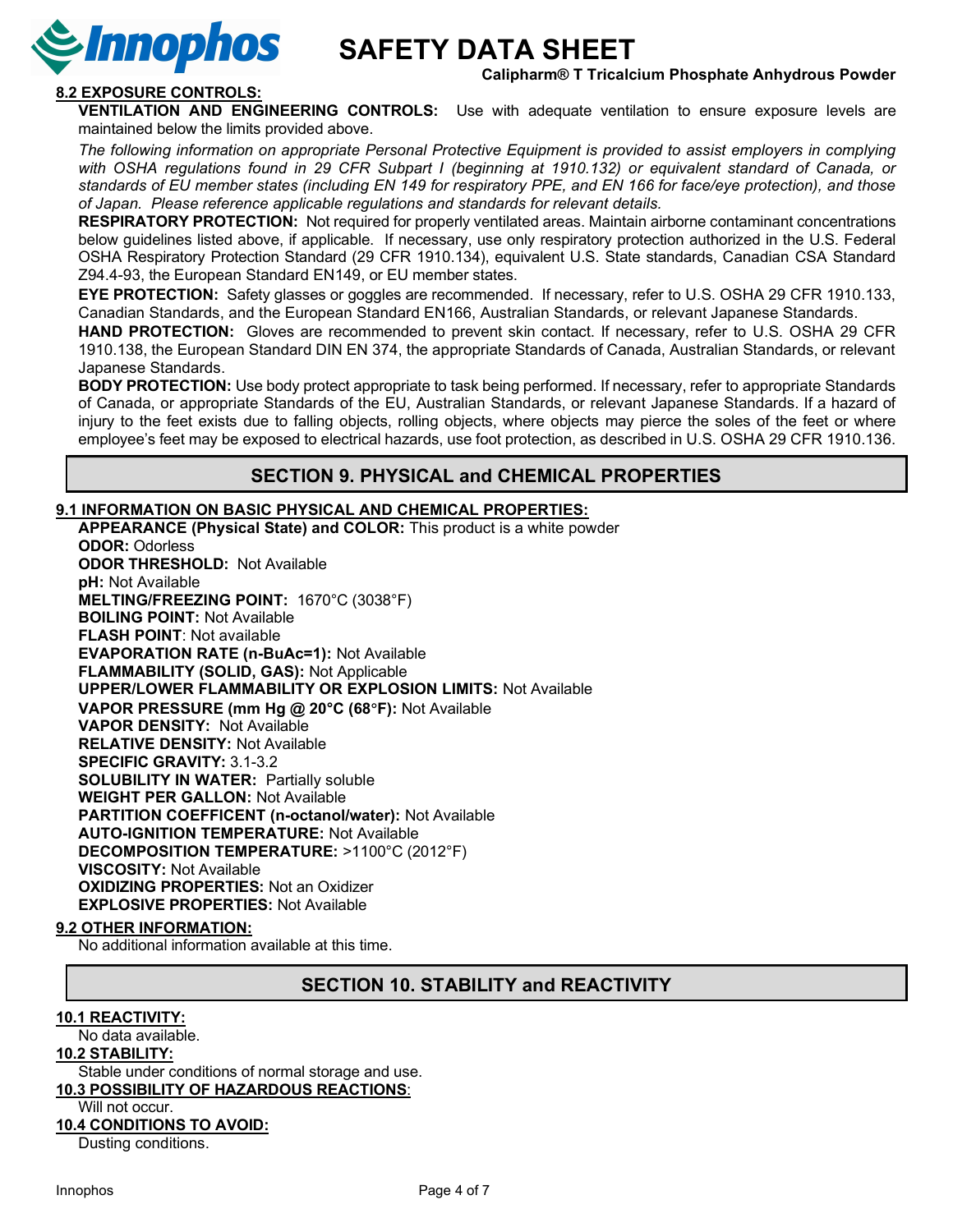

Calipharm® T Tricalcium Phosphate Anhydrous Powder

10.5 MATERIALS WITH WHICH SUBSTANCE IS INCOMPATIBLE:

None known.

#### 10.6 HAZARDOUS DECOMPOSITION PRODUCTS:

No data available.

# SECTION 11. TOXICOLOGICAL INFORMATION

### 11.1 INFORMATION ON TOXICOLOGICAL EFFECTS:

TOXICITY DATA:

 Oral-Rat LD50: >25350 mg/kg Dermal-Rat LD50: 2000 mg/kg

| Acute toxicity                    | Based on available data, the classification criteria are not met |
|-----------------------------------|------------------------------------------------------------------|
| Skin corrosion / irritation       | Based on available data, the classification criteria are not met |
| Serious eye damage / irritation   | Based on available data, the classification criteria are not met |
| Respiratory or skin sensitization | Based on available data, the classification criteria are not met |
| Germ cell mutagenicity            | Based on available data, the classification criteria are not met |
| Carcinogenicity                   | Based on available data, the classification criteria are not met |
| Reproductive toxicity             | Based on available data, the classification criteria are not met |
| STOT-single exposure              | Based on available data, the classification criteria are not met |
| STOT-repeated exposure            | Based on available data, the classification criteria are not met |
| Aspiration hazard                 | Based on available data, the classification criteria are not met |

ROUTE OF EXPOSURE: The most significant routes of overexposure for this product are by contact with the skin or eyes. The symptoms of overexposure are described in the following paragraphs.

#### ACUTE:

INHALATION: None anticipated.

CONTACT WITH SKIN: Exposure to skin may cause mechanical irritation.

EYE CONTACT: Contact with the eyes may cause mechanical irritation.

INGESTION: Ingestion of large quantities may cause abdominal cramps, nausea, vomiting, diarrhea.

CHRONIC: No data available.

TARGET ORGANS: Acute: Skin, Eyes Chronic: No data available.

SUSPECTED CANCER AGENT: Ingredients within this product are not found on the following lists: FEDERAL OSHA Z LIST, NTP, IARC, or CAL/OSHA and therefore are not considered to be, nor suspected to be, cancer-causing agents by these agencies.

**IRRITANCY OF PRODUCT:** This product may be irritating to skin and eyes.

SENSITIZATION TO THE PRODUCT: No information available for this product.

REPRODUCTIVE TOXICITY INFORMATION: No specific information is available concerning the effects of this product and its components on the human reproductive system.

# SECTION 12. ECOLOGICAL INFORMATION

#### 12.1 TOXICITY:

No specific data available on this product.

12.2 PERSISTENCE AND DEGRADABILITY:

 No specific data available on this product. 12.3 BIOACCUMULATIVE POTENTIAL:

# No specific data available on this product.

12.4 MOBILITY IN SOIL:

No specific data available on this product.

#### 12.5 RESULTS OF PBT AND vPvB ASSESSMENT:

No specific data available on this product.

#### 12.6 OTHER ADVERSE EFFECTS:

No specific data available on this product.

#### 12.7 WATER ENDANGERMENT CLASS:

No data available. At present there are no ecotoxicological assessments for this product.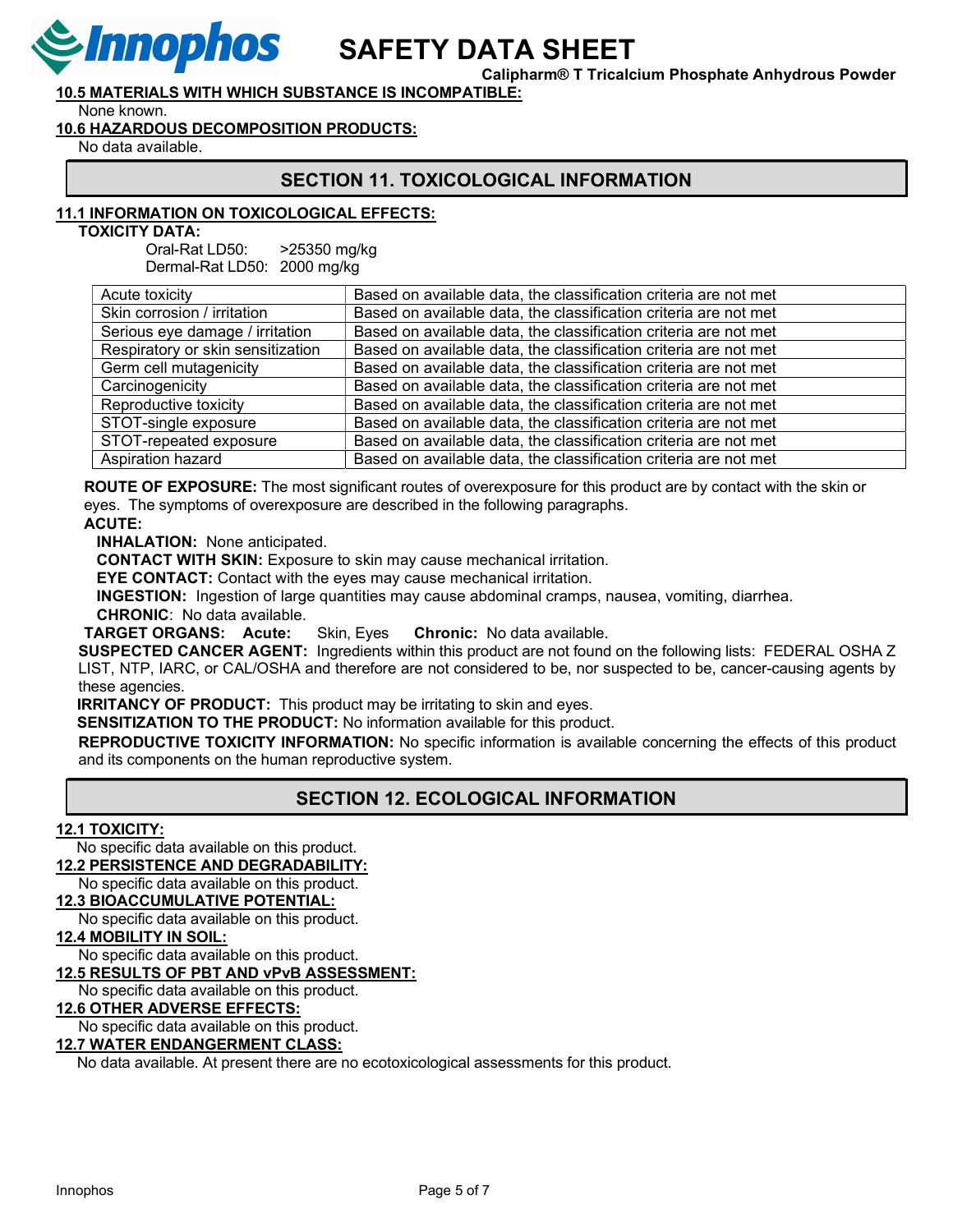

Calipharm® T Tricalcium Phosphate Anhydrous Powder

### SECTION 13. DISPOSAL CONSIDERATIONS

#### 13.1 WASTE TREATMENT METHODS:

Waste disposal must be in accordance with appropriate U.S. Federal, State, and local regulations, those of Canada, Australia, EU Member States and Japan.

#### 13.2 EU WASTE CODE:

Not determined.

## SECTION 14. TRANSPORTATION INFORMATION

US DOT, IATA, IMO, ADR:

14.1 U.S. DEPARTMENT OF TRANSPORTATION (DOT) SHIPPING REGULATIONS: This product is classified (per 49

CFR 172.101) by the U.S. Department of Transportation, as follows.

UN IDENTIFICATION NUMBER: None PROPER SHIPPING NAME: Non-Regulated Material

HAZARD CLASS NUMBER and DESCRIPTION: None

UN IDENTIFICATION NUMBER: None

PACKING GROUP: None

DOT LABEL(S) REQUIRED: None

NORTH AMERICAN EMERGENCY RESPONSE GUIDEBOOK NUMBER: None

RQ QUANTITY: None

MARINE POLLUTANT: The components of this product are not designated by the Department of Transportation to be Marine Pollutants (49 CFR 172.101, Appendix B).

INTERNATIONAL AIR TRANSPORT ASSOCIATION SHIPPING INFORMATION (IATA): This product is not considered as dangerous goods.

INTERNATIONAL MARITIME ORGANIZATION SHIPPING INFORMATION (IMO): This product is not considered as dangerous goods.

EUROPEAN AGREEMENT CONCERNING THE INTERNATIONAL CARRIAGE OF DANGEROUS GOODS BY ROAD (ADR): This product is not considered by the United Nations Economic Commission for Europe to be dangerous goods

# SECTION 15. REGULATORY INFORMATION

15.1 SAFETY, HEALTH AND ENVIRONMENTAL REGULATIONS SPECIFIC FOR THE SUBSTANCE OR MIXTURE: UNITED STATES REGULATIONS:

 U.S. SARA REPORTING REQUIREMENTS: The components of this product are subject to the reporting requirements of Sections 302, 304, and 313 of Title III of the Superfund Amendments and Reauthorization Act as follows: None U.S. SARA 311/312: None

 U.S. SARA THRESHOLD PLANNING QUANTITY: There are no specific Threshold Planning Quantities for the components of this product.

U.S. CERCLA REPORTABLE QUANTITY (RQ): None

U.S. TSCA INVENTORY STATUS: The components of this product are listed on the TSCA Inventory or are exempted from listing.

OTHER U.S. FEDERAL REGULATIONS: None known

 CALIFORNIA SAFE DRINKING WATER AND TOXIC ENFORCEMENT ACT (PROPOSITION 65): No ingredients in this product are on the Proposition 65 lists.

### 15.2 CANADIAN REGULATIONS:

CANADIAN DSL/NDSL INVENTORY STATUS: Components are DSL Listed, NDSL Listed and/or are exempt from listing. OTHER CANADIAN REGULATIONS: Not applicable.

CANADIAN ENVIRONMENTAL PROTECTION ACT (CEPA) PRIORITIES SUBSTANCES LISTS:

This product has been classified in accordance with the hazard criteria of the Controlled Products Regulations and the SDS contains all of the information required by those regulations.

CANADIAN WHMIS CLASSIFICATION and SYMBOLS: This product is classified per WHMIS 2015 Controlled Product Regulations.

### 15.3 EUROPEAN ECONOMIC COMMUNITY INFORMATION:

This product does not meet the definition of a hazardous substance or preparation as defined by the European Union Council Directives 67/548/EEC, 1999/45/EC, 1272/2008/EC and subsequent Directives.

See Section 2 for Details

### CHEMICAL SAFETY ASSESSMENT :

No Chemical Safety Assessment has been carried out for this substance/mixture by the supplier.

15.4 AUSTRALIAN INFORMATION FOR PRODUCT: Components of this product are listed on the International Chemical Inventory list.